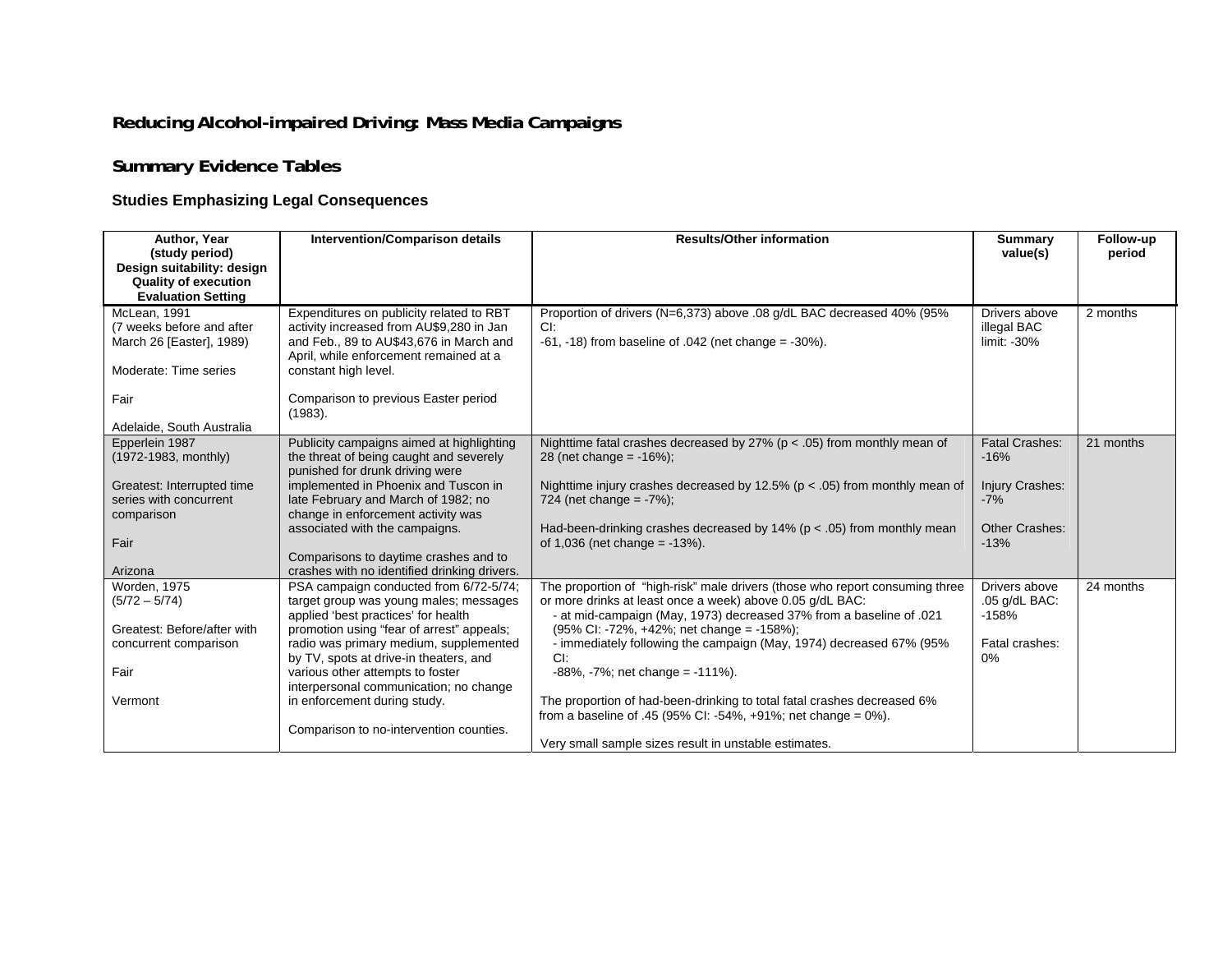## **Studies emphasizing social and health consequences**

| Author, Year<br>(study period)                                                         | Intervention/Comparison details                                                                                                                                         | <b>Results/Other information</b>                                                                                                                                                                        | <b>Summary</b><br>value(s)     | Follow-up<br>period |
|----------------------------------------------------------------------------------------|-------------------------------------------------------------------------------------------------------------------------------------------------------------------------|---------------------------------------------------------------------------------------------------------------------------------------------------------------------------------------------------------|--------------------------------|---------------------|
| Design suitability: design<br><b>Quality of execution</b><br><b>Evaluation Setting</b> |                                                                                                                                                                         |                                                                                                                                                                                                         |                                |                     |
| Cameron, 1998<br>$(1/90 - 6/97,$ quarterly)                                            | Campaign modeled after Victorian<br>Transport Accident Commission ads, often<br>featuring graphic crash scenes; campaign                                                | In 1996/97, campaign estimated to result in:<br>a 33% decrease in urban high alcohol hour serious injury crashes (95%CI:<br>$-40\%$ , $-25\%$ ; net change = $-7\%$ );                                  | $-7%$                          | 24 months           |
| Greatest: Time series with<br>concurrent comparison                                    | cost approximately NZ\$7 million per year;<br>AID-themed ads increased approximately<br>12-fold to 678-770 target audience rating                                       | a 32% decrease in rural high alcohol hour serious injury crashes (95% CI:<br>$-41\%$ , $-22\%$ ; net change = $-18\%$ ).                                                                                | $-18%$                         |                     |
| New Zealand                                                                            | points per month.                                                                                                                                                       | In 1995/96, campaign estimated to result in:<br>a 16% decrease in urban high alcohol hour serious injury crashes (95%CI:                                                                                |                                |                     |
|                                                                                        | Evaluated using double-log regression.<br>Comparison of high alcohol hour to low<br>alcohol hour crashes.                                                               | $-24\%$ , $-6\%$ ; net change = $-2\%$ );<br>a 6% decrease in rural high alcohol hour serious injury crashes (95% CI:<br>$-18\%$ , 7%; net change = $-5\%$ ).                                           |                                |                     |
|                                                                                        |                                                                                                                                                                         | Over the course of the evaluation stops at sobriety checkpoints decreased<br>7.5%, while total stops increased 13%.                                                                                     |                                |                     |
| Samuels, 1978<br>$(12/76 - 3/77)$                                                      | 4 commercials were produced discussing<br>the negative consequences (i.e., crashes)<br>of driving after drinking even a small                                           | Relative to the prior year, during the campaign period:<br>- the proportion of fatal/serious crashes occurring at night (10PM to 4AM)<br>decreased $8\%$ (net change = $-2\%$ );                        | Injury Crashes:<br>$-2%$       | 3 months            |
| Greatest: Before/after with<br>concurrent comparison                                   | number of drinks (theme chosen based on<br>reactions of focus groups); these were<br>aired for an unspecified period of time                                            | - had-been-drinking crashes decreased 19% (net change $= +2\%$ ).                                                                                                                                       | <b>Other Crashes:</b><br>$+2%$ |                     |
| Fair                                                                                   | beginning 12/20/1976.                                                                                                                                                   |                                                                                                                                                                                                         |                                |                     |
| England                                                                                | Comparison to prior year's data. Yorkshire<br>and Tyne Tees used as comparison sites.                                                                                   |                                                                                                                                                                                                         |                                |                     |
| Newstead, 1995<br>Cameron, 1993<br>$(1983 - 1992, monthly)$                            | Nearly \$23 million spent on road safety<br>advertising between 1989 and 1992, with<br>about 70% of expenditures going to TV;<br>"fear-based" campaign included graphic | Nighttime serious casualty crashes estimated to be approximately 14% lower<br>than expected in the absence of advertising.<br>The level of adstock was inversely related to serious casualty crashes in | Injury Crashes:<br>$-14%$      | 37 months           |
| Moderate: Time series                                                                  | crash scenes, with some spots<br>highlighting random breath testing (RBT)                                                                                               | both Melbourne (regression coefficient = $-0.0249$ , $p < .05$ ) and rural Victoria<br>(regression coefficient = $-0.0316$ , p < .05).                                                                  |                                |                     |
| Fair                                                                                   | activities; random breath testing increased<br>over study period, but was included in the                                                                               | Contrary to expectations, the trend term of the regression model indicates                                                                                                                              |                                |                     |
| Victoria, Australia                                                                    | regression model.                                                                                                                                                       | that injury crashes would increase over time if the other variables modeled<br>remained constant.                                                                                                       |                                |                     |
|                                                                                        | Evaluated using double log regression,<br>with terms for number of breath tests.<br>unemployment rate, linear trend, and<br>month included in the model.                |                                                                                                                                                                                                         |                                |                     |